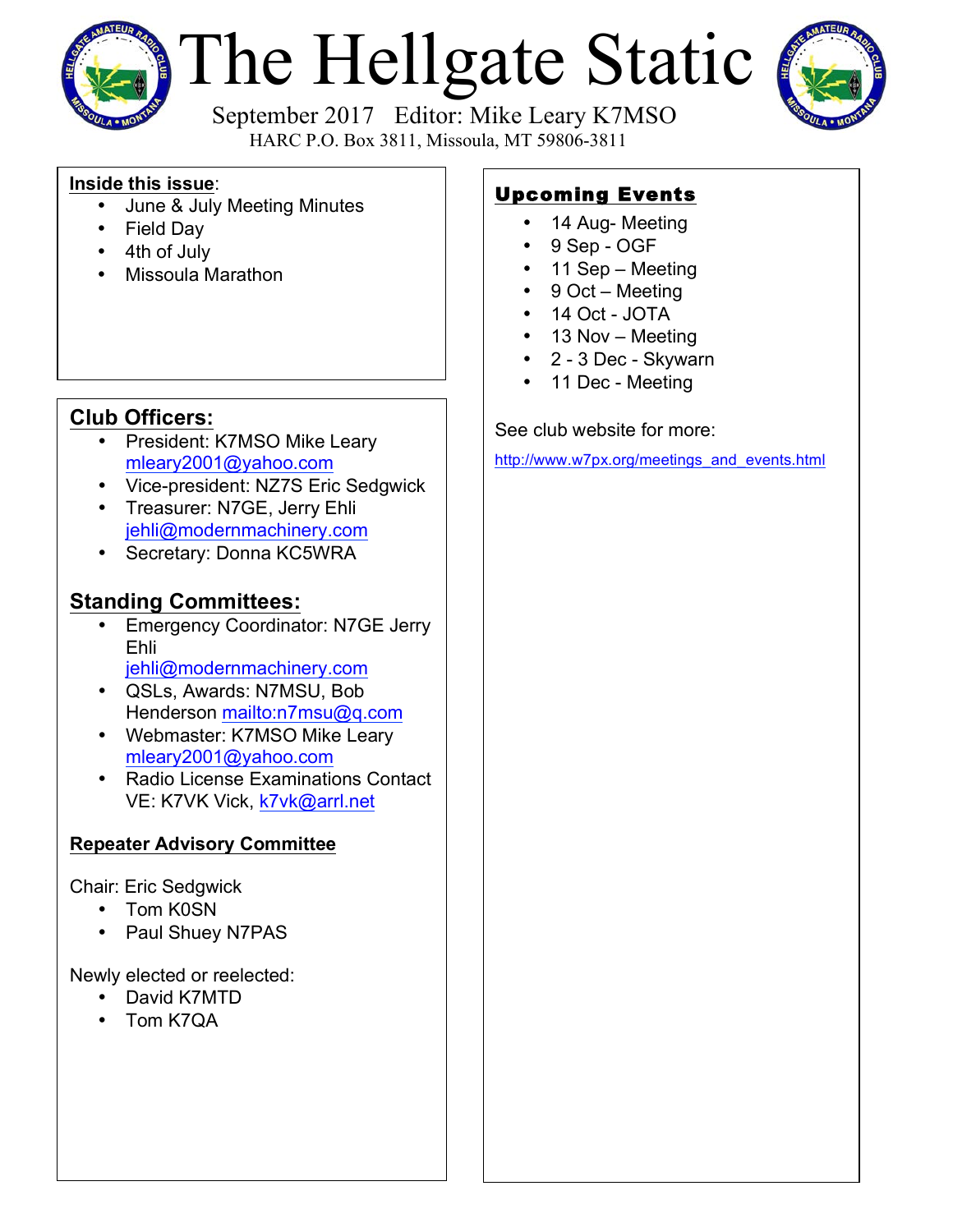# **August Meeting Minutes**

# **Notes for July Meeting**

**Attendance:** Donna Pecastaing KC5WRA, Elaine Case KS7LDS, Gary Bruce K7OIJ, Mike Curtain W7MJC, Sandra Pond KF7GZR, Dean Pond N7DLP, Jason Lindsay K1JAL, Tom McGinley K7QA, Dick Jones W7JDX, Dick Walton W7XT, Bryce Rowe KI7LMV, Larry Stipe K7GIS, Bryce Nordgren AF7RQ, Eric Sedgwick NZ7S, Mike Leary K7MSO, Jerry Ehli N7GE, Rich Kingdon K7QNZ, Jackie Harrington KC7RBC

**Approval of last meetings minutes:** June and July minutes were approved.

**Approval of Treasurer's report:** Both June and July reports were approved.

**Repeater Committee:** 146.90 repeater is down while we are swapping into the Missoula County building. How much to spend to fix it will be brought up at the next meeting in September. Missoula County pays for us to stay in the building for 146.80 repeater. Jason K1JAL works for the company that owns that building.

#### **HF Committee Report:**

- A. CW tower is still at the Fort since Field Day.
- B. Trailer is O.K. now.
- C. Club equipment inventory Dick W7XT will come up with a list of big ticket items. Eric NZ7S will go through what he has and test it.

#### **Recent events:** None

**Presentation:** Dick W7XT on Ovando Gran Fondo assignments.

#### **Net Control Stations:**

Aug 16 David K7MDT Aug 23 Jim N7XPO Aug 30 Jason K1JAL Sep 06 Donna KC5WRA

#### **Other items:**

Dick W7XT made motion to buy 5 tracker bags for bicycles. Motion approved.

#### **Motion to adjourn:** Approved.